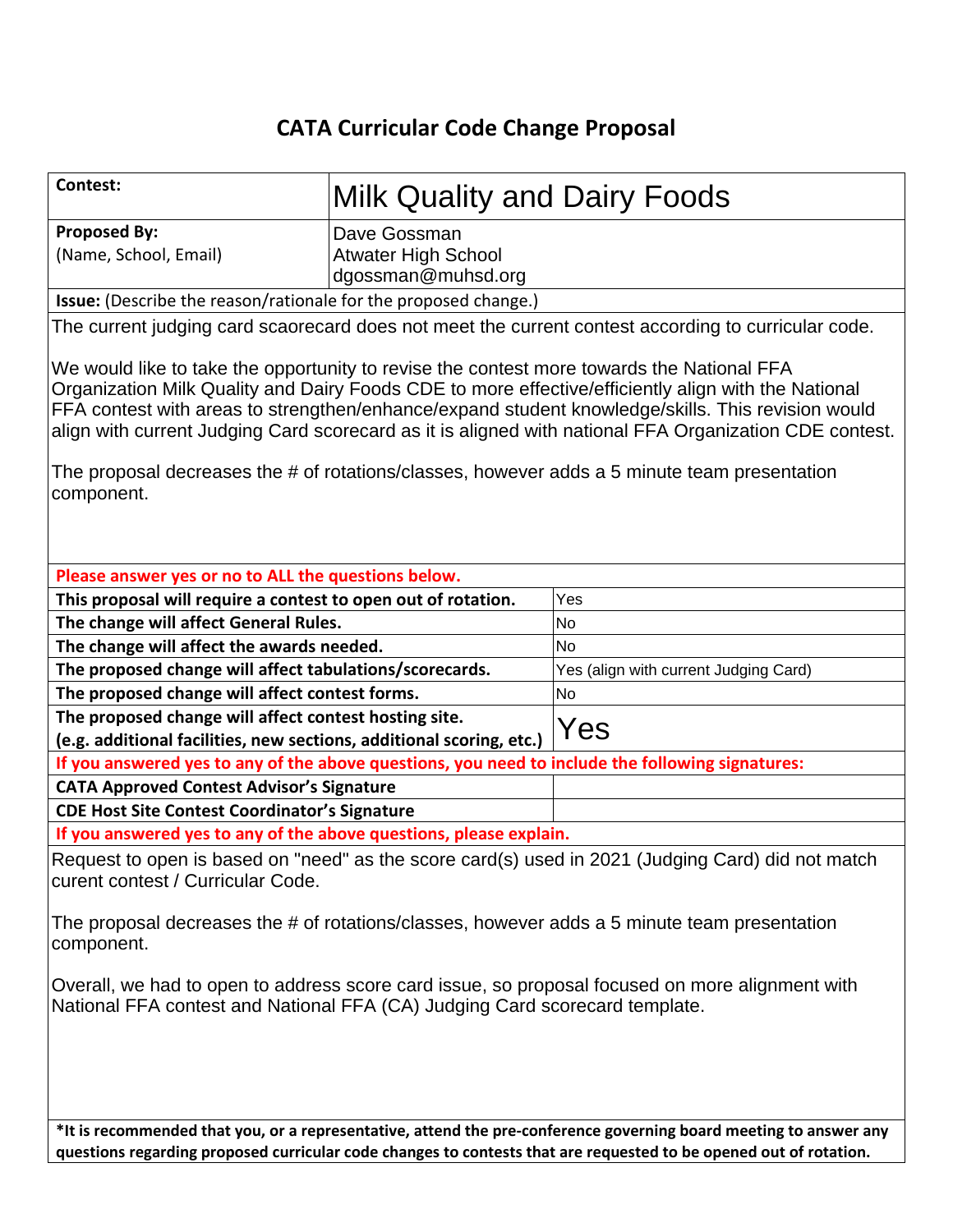**Description:** (Describe what is changing.)

- Separate Attachment due to length.

Overall revision based on current CA contest, other state/national aligned contests.

**Proposed CATA Code Change:** (Only include the section that the proposed change pertains to – do not include the entire contest. Reference numbered section. If editing text show new text with old text in parenthesis. For large changes set track changes in the Word document and attach the file, with edits, to this document when submitting.)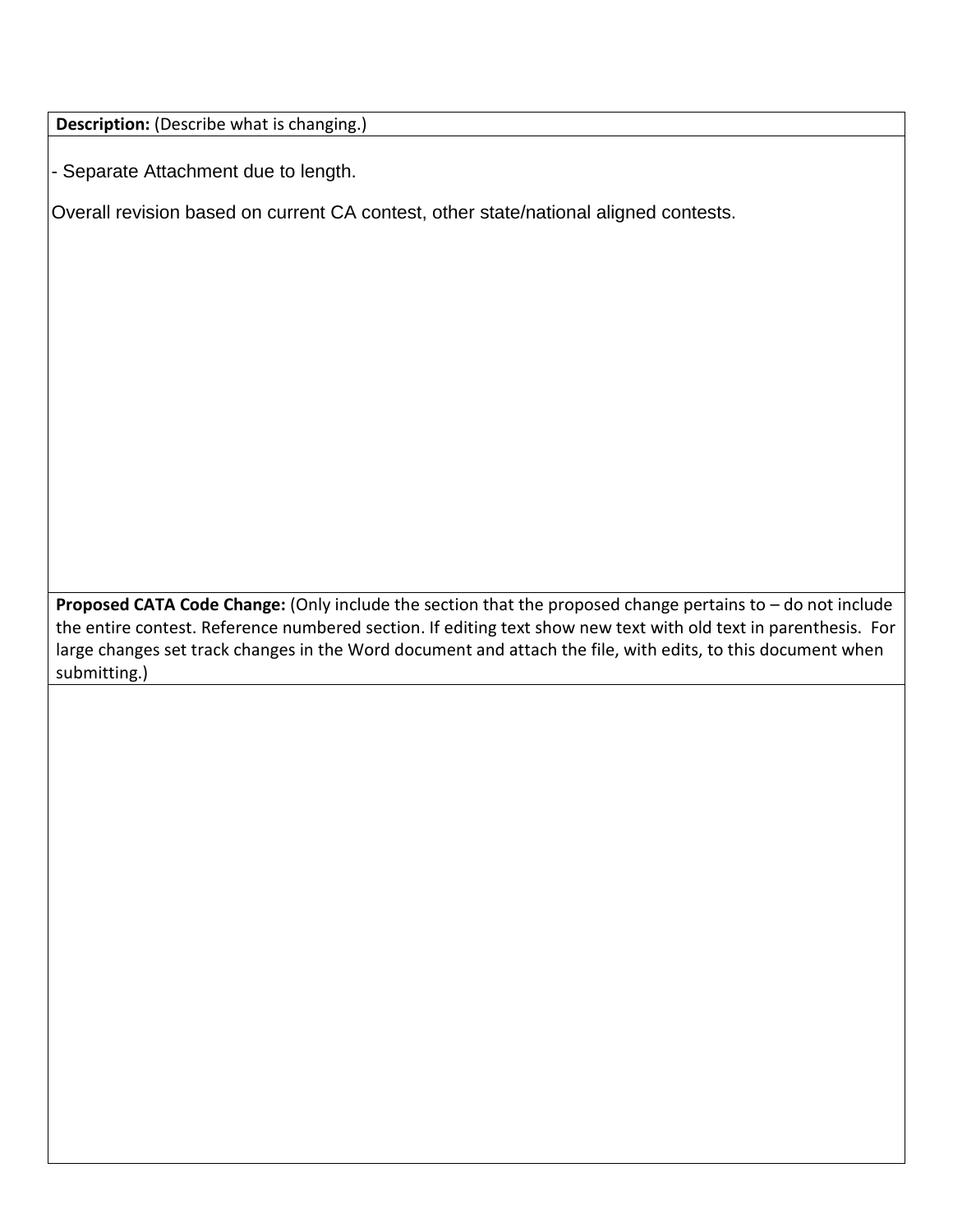# **I. Purpose**

The purpose of the California FFA Milk Quality and Products Career Development Event is to promote practical learning activities in milk quality and dairy products while assisting students in developing team decision-making skills.

The focus of the California FFA Milk Quality and Products CDE is raw milk quality, dairy products, federal milk marketing orders and attributes of selected milk products. The five general areas that contribute to milk quality and consumer demand are

- Milk production
- Milk and dairy product quality and safety
- Milk processing or manufacturing
- Raw milk marketing
- Facility operations:
	- o Safety/sanitation
	- o Labor

Fresh raw milk should possess a sweet bland flavor, be free of feed flavors and contain a low number of somatic cells and bacteria. Mixed milk from several cows (herd milk) is expected to contain approximately 3.5 percent milk fat, 3.1 percent protein and 4.8 percent lactose, the main characterizing constituents. Milk is the most important source of calcium in the diet of the average American, supplying approximately 70 percent of the dietary calcium. The production of high-quality raw milk requires the following:

- Clean and healthy cows.
- Equipment that is constructed appropriately from approved materials.
- Proper installation, cleaning, sanitizing and operation of the equipment.
- Rapid cooling of milk in compliance with regulatory requirements.
- Delivery of milk to the processor within 48 hours.
- Prevention of milk adulterants such as water, antibiotics, pesticides, cleaning and sanitizing chemicals, medicinal agents and any other extraneous materials.
- Application of tests for acceptability of milk.

Students considering a career related to the subject matter in this CDE may wish to consider that persons of the following groups contribute to the successful production of high-quality milk and milk products:

- Dairy farmers and herd managers manage and milk cows and prepare milk for dealers.
- Field representatives of the buying and/or selling organizations provide advice to producers and promote milk quality for buyers.
- Milk sanitarians enforce public health regulations.
- Food technologists apply chemical, physical, microbiological and sensory tests to determine the quality and safety of milk and milk products.
- Manufacturers and dealers of dairy equipment supply and service equipment.
- Suppliers of chemicals used in cleaning and sanitizing provide chemicals and advice on proper use.
- Veterinarians treat diseased animals and advise producers on disease prevention.
- Milk plant operators process milk into the finished product for consumers.
- U. S. Food and Drug Administration manages the regulation of grade A milk.
- U. S. Department of Agriculture manages the regulation of manufacturing grade milk and provides grading services to manufacturers of butter, cheese and nonfat dry milk.
- Officials and technicians of the USDA Federal Milk Marketing Orders sample, test and account for milk marketed under federal orders. They also apply regulations to marketing raw milk.
- State departments of agriculture and/or public health manage the public health regulations applied to milk at the state level.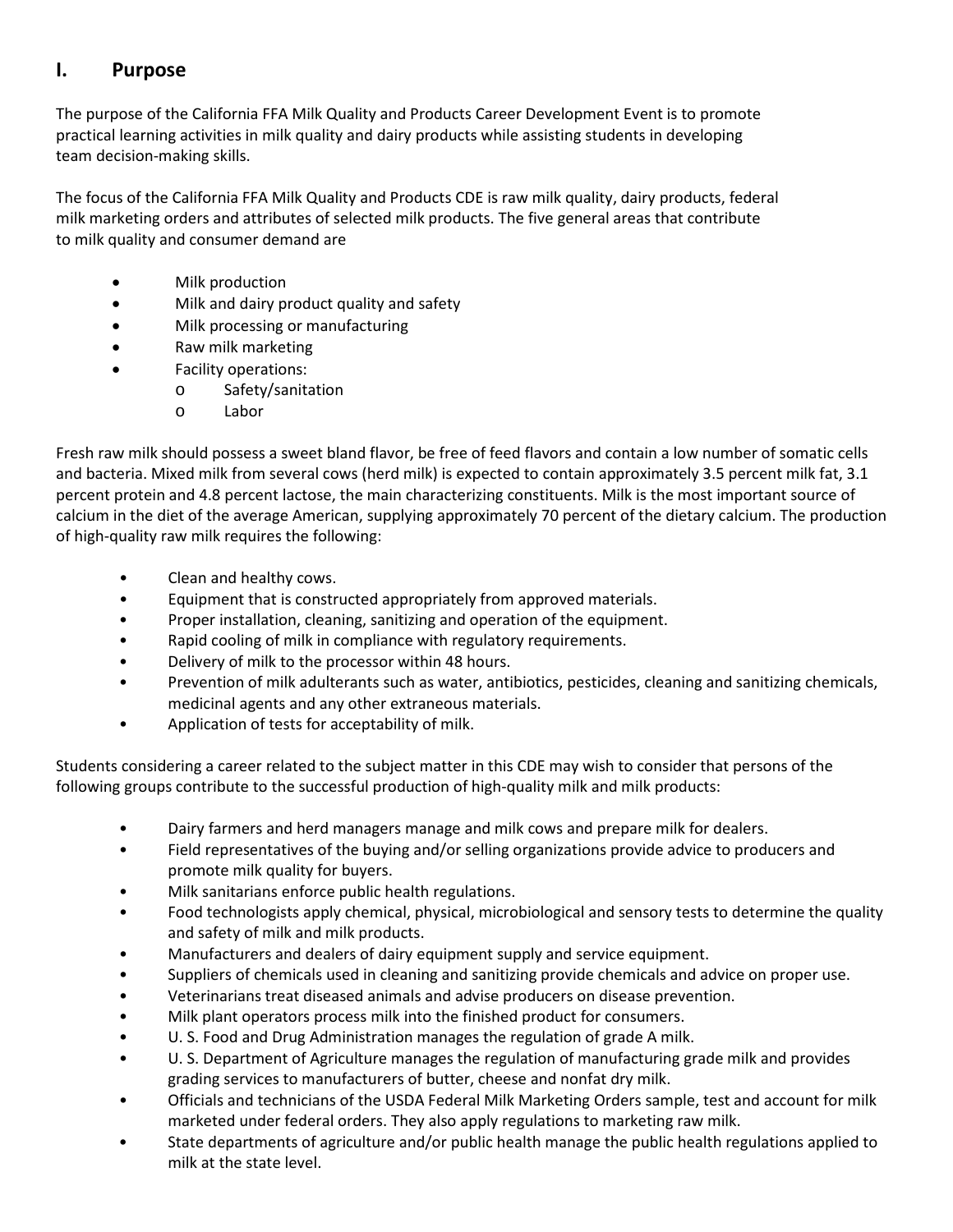- State dairy extension agents provide advice to dairymen regarding production and sale of milk.
- Accountants and financial advisors with knowledge of the milk industry.
- Dairy food scientists.
- Agricultural economists with a knowledge of milk pricing, exporting and milking procedures of dairy cattle.
- Dairy food nutritionist international marketing specialist with bilingual abilities
- Feed nutritionists.
- Information technologists.
- Milk haulers

California Career Technical Education Model Curriculum Standards

Academics 1.0 Communications 2.0, 2.1, 2.2, 2.3, 2.5 Career Planning and Management 3.0, 3.1, 3.2 Technology 4.0 Problem Solving and Critical Thinking 5.0, 5.2. 5.3, 5.4 Health and Safety 6.0, 6.2, 6.3 Responsibility and Flexibility 7.0, 7.4 Leadership and Teamwork 9.0, 9.2, 9.6, 9.7, 9.8, 9.9, 9.10, 9.12, 9.13 Technical Knowledge and Skills 10.0, 10.1, 10.2, 10.4 Demonstration and Application 11.0 Ag Business Pathway A8.1, A8.3 Agriscience Pathway C1.1, C1.3, C1.4, C1.6, C1.7, C3.1, C3.2, C3.5, C4.1, C4.3, C4.4, C5.1, C5.4, C6.1, C8.1, C8.2C8.3, C9.1, C9.2, C9.3, C9.4, C9.5, Animal Science Pathway D1.0, D2.0, D3.0, D6.0, D9.0, D12.0

# **II. Objectives**

*This Event Will Provide The Participant With The Ability To Do The Following:*

Utilize knowledge of milk quality related to

- Producing quality milk:
	- o Regulations
	- o Grades and classes of milk
	- o Factors necessary to produce quality milk
- Cleaning and sanitizing:
	- o General types of cleaners and sanitizers
	- o Water hardness
	- o Milkstone
	- o Approved milking equipment and design
	- o Proper milking procedures
- Cooling milk.
- Identifying diseases transmitted to consumers via milk.
- Recognizing causes of off flavors in milk.

#### Utilize knowledge of milk pricing related to

- Marketing and marketing concepts:
	- o Pricing trends
	- o Economics
	- o Supply and demand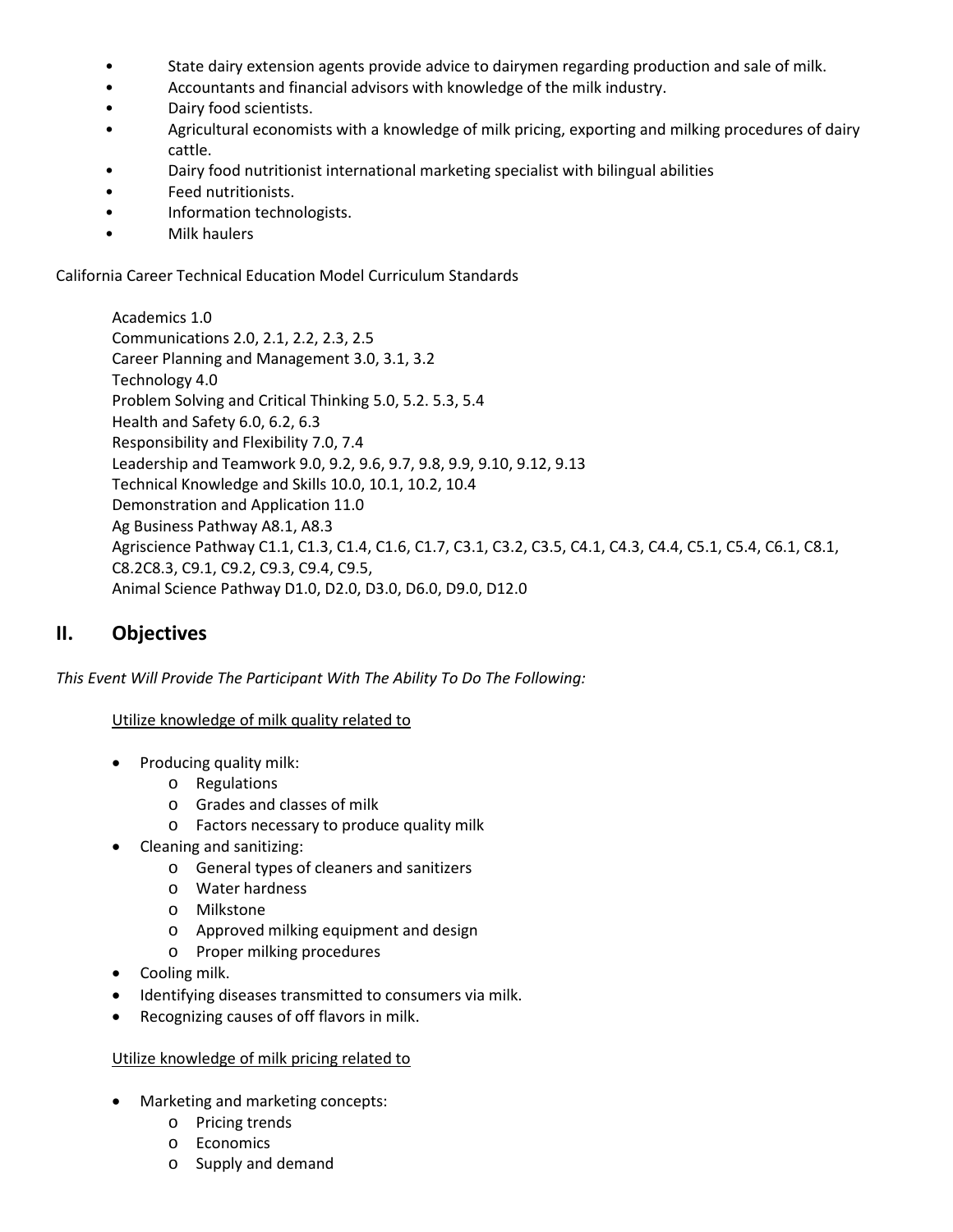- Federal milk marketing orders, economics and distribution:
	- o Transportation costs
	- o Cooperatives
	- o Pricing

Utilize knowledge of the composition and quality characteristics of raw and pasteurized milk and milk products including

- Nonfat solids portion:
	- o Milkfat
	- o Adulterants, including water
	- o Bacterial standards and testing
	- o Quality testing
- Understanding the causes and control of mastitis, its influences on milk quality and cheese yield and the use of mastitis detection methods in controlling the disease, specifically including the following:
	- o Causes
	- o Prevention
	- o Detection (California Mastitis Test and Direct Microscopic Somatic Cell Count)
	- o Treatment
	- o Regulatory programs
- Identification of cheese varieties and characterize properties
- Identification flavor defects and evaluate milk quality
- Understanding the importance of dairy food safety programs
- Identification and comparison of dairy vs. non-dairy products

# **III. Event Rules**

- Teams will consist of four members.
- Team ranking is determined by combining the scores of all team participants.
- All participants must be in FFA Official Dress for this event.
- Any participant in possession of an electronic device in the event area is subject to disqualification.
- Prior to the start of the state qualifying finals, the top five coaches representing the previous year's state qualifying finals will assess/confirm the scoring of the four state qualifying milk classes. Final official scores will be determined by a majority consensus of the top five coaches represented, the CATA approved contest consultant, and the host facility contest chair.

# **IV. Event Format**

## **Equipment**

- Approved materials to be provided by the student:
	- o Two no. 2 pencils
	- o Clipboards
	- o Cover sheet (May not have any contest related information on it)
	- o Blank scoresheet to document answers
	- o Bottled water (if desired)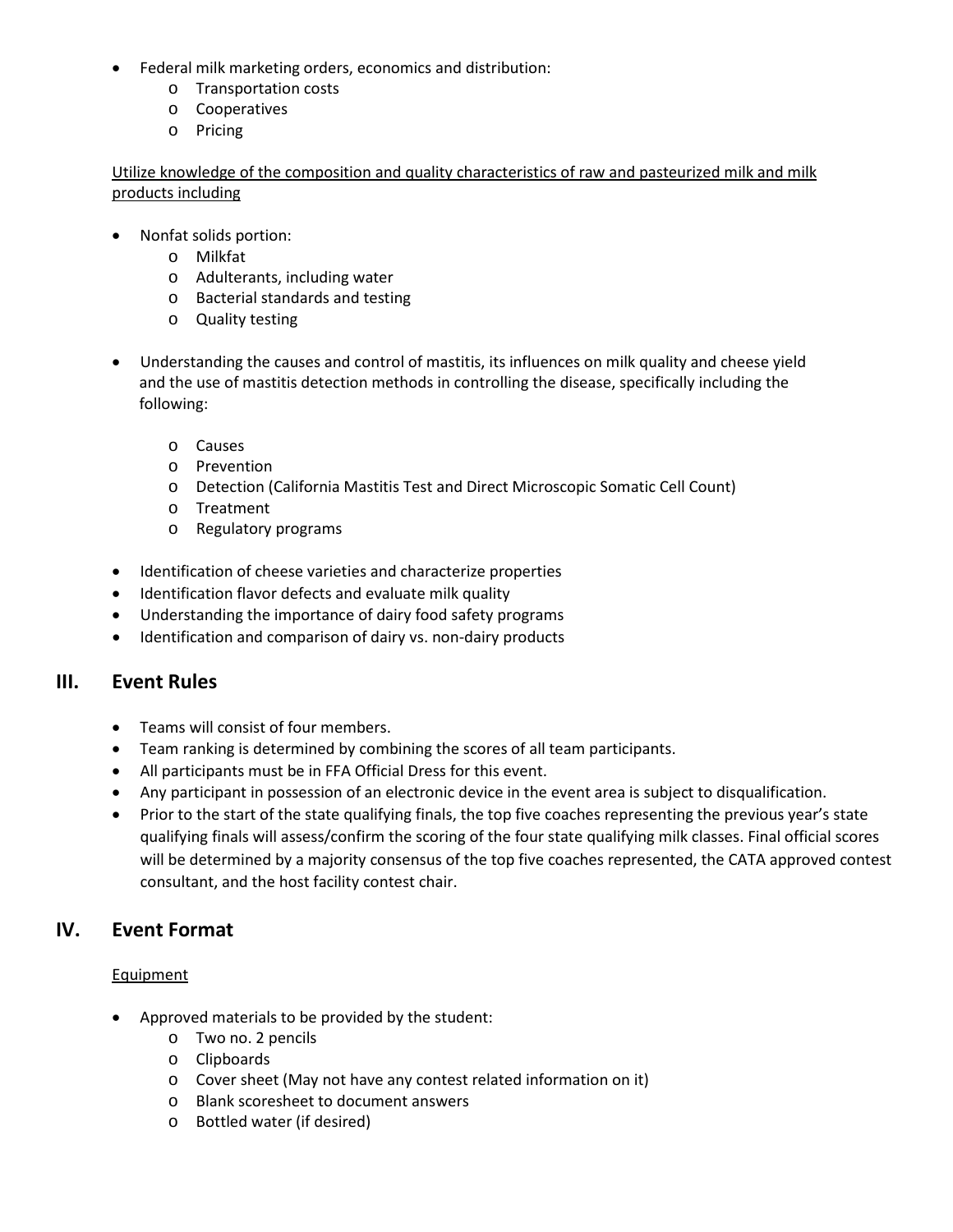- Materials provided by the CDE committee:
	- o Scorecard
- Participants are not to bring these items:
	- o Glass of any kind to the event.
	- o Cell phones, calculators or other electronic devices.

### Flow Of Event

- Milk Flavor Identification and Evaluation: 20 minutes
- Dairy vs Non-Dairy Product Identification: 20 minutes
- Cheese Identification: 20 minutes
- Written Exam: 20 minutes
- Team Activity: Varies based on activities

## Team Activity (390 Points)

Teams will have to analyze test results representing 5 consecutive months. Team members will work together to determine producer milk acceptability based on data from the following tests.

Examples of acceptability tests include the following:

- Percent TA (acidity)
- DMSCC (Direct Microscopic Somatic Cell Count)
- SPC (Standard Plate Count)
- PIC (Preliminary Incubation Count)
- Antibiotic screening test
- Sample temperature
- Sample freezing point
- **Sanitation**

Teams will present their test findings, acceptability solution and improvement recommendations to a panel of judges. Order of participation and presentations will be based upon a random lottery draw. Lottery will take place at the start of the critique following the end of the contest (prior to team activity).

Teams must confirm their participation or non-participation in the team presentation prior to the lottery to assist in creating/confirming the number of time slots. Teams that do not confirm prior to the lottery will be forfeited from the team presentation ("0" score). Teams must be present at their lottery determined start time for the team activity, otherwise they will be forfeited from the team activity ("0" score).

Teams will make a 5 minute or less oral presentation (no visual aids) to a panel of two or three judges. Each of the individual judge's scores will be totaled, added together, and divided by the number of judges to determine each team's team activity score.

Scoring will be based on a scoring rubric (Located in the Resources section).

Judges will be required to have knowledge and understanding of the data, acceptable parameters, and consequences associated with the test data.

Team Activity Scoring

- Test Indicator(s) Information : 300 points
- Organization / Speaking : 30 points
- Postures, Gestures, and Eye Contact : 30 points

• Time and All Members Participation: 30 points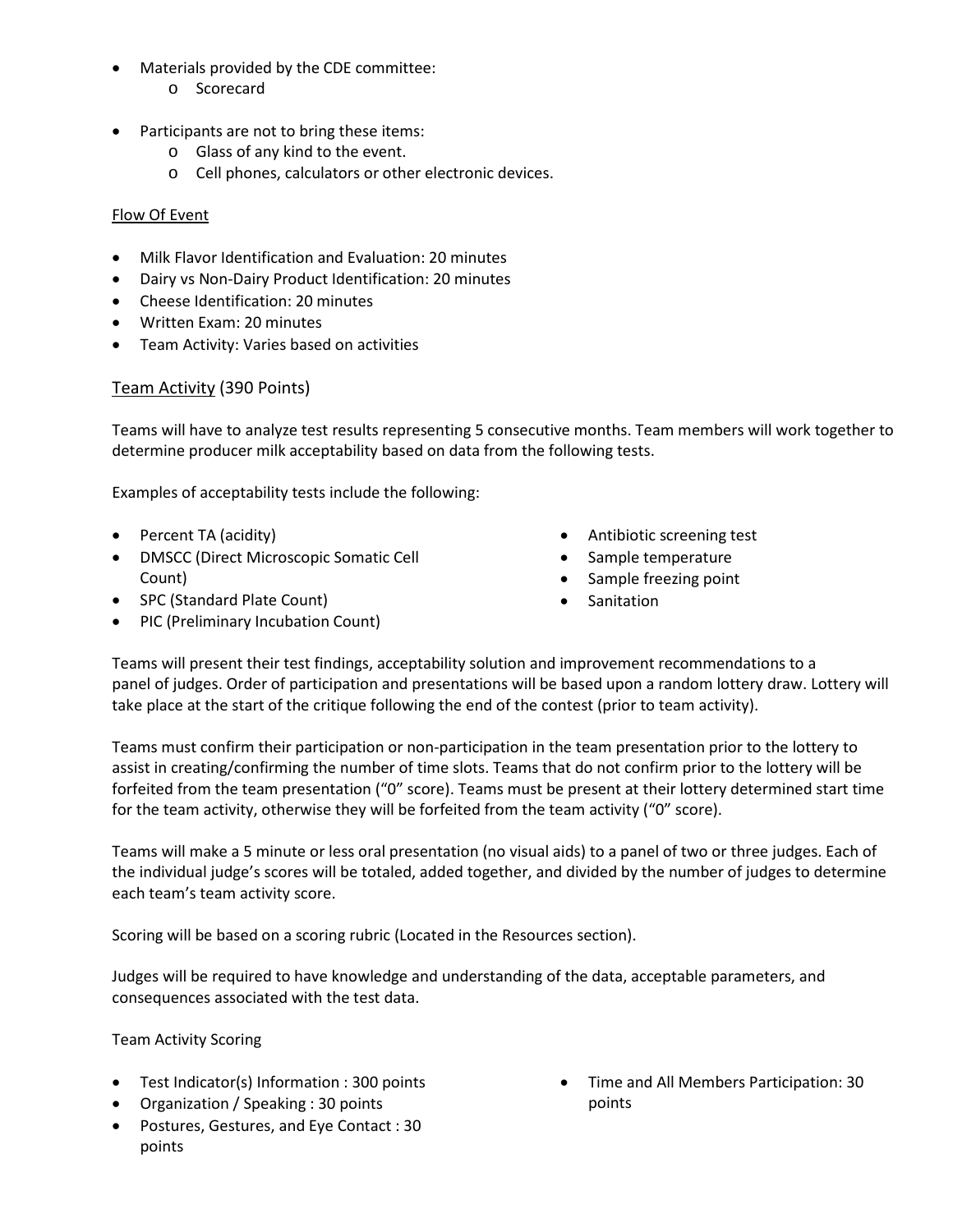## Individual Activities – Milk Flavor Identification and Evaluation (150 Points)

- Ten milk samples will be scored on flavor defect (taste and odor) using the computerized scorecard.
- Check only the most serious defect in a sample even if more than one flavor is detected
- All samples of milk are prepared from pasteurized whole vitamin D milk intended for table use.
- Milk samples will be 60 degrees F.
- Only the (tasting) cups provided at the event may be used by contestants.
- Five points awarded for each defect correctly identified. (50 points).
- Participants are to use whole numbers when scoring "Defect Intensity." If no defect is noted, participants should check "No defect" and score as a ten (See Scoring Guide below).
- 10 points will be awarded for each correctly scored sample (100 points total), one point will be deducted for each space the sample is placed away from the official flavor score.

Milk Scoring Guide

*Refer to the current scorecard being used.*

Scores may range from 1 to 10 on a quality basis:

| 10       | Excellent (no defect) |
|----------|-----------------------|
| 8 to 9   | Good                  |
| 5 to 7   | Fair                  |
| $2$ to 4 | Poor                  |
|          | Unacceptable          |

Example – Milk Flavor

| <b>Defects</b>   | Slight | <b>Definite</b> | Pronounced |
|------------------|--------|-----------------|------------|
| <b>Acid</b>      | 3      | 2               |            |
| <b>Bitter</b>    | 5      | 3               |            |
| Feed             | 9      | 8               | 5          |
| Flat / Watery    | 9      | 8               |            |
| Foreign          | 5      | 3               |            |
| Garlic / Onion   | 5      | 3               |            |
| <b>Malty</b>     | 5      | 3               |            |
| <b>No Defect</b> | 10     | 10              | 10         |
| Oxidixed         | 6      | 4               |            |
| Rancid           |        | 2               |            |
| <b>Salty</b>     | 8      | 6               |            |

*\*Suggested scores are given for three intensities of flavor. All numbers within the range may be used. Intermediate numbers may also be used; for example, a bitter sample of milk may score four.*

## Individual Activities – Cheese Identification (100 Points)

- Ten cheese samples for identification will be selected from the refence list.
- Cubes of the cheeses will be available for tasting. Note: More than one sample of a given cheese may be used.
- A score of ten points is given for each variety correctly identified. Uncolored cheeses may be used. (100 points possible)

#### Cheese Reference List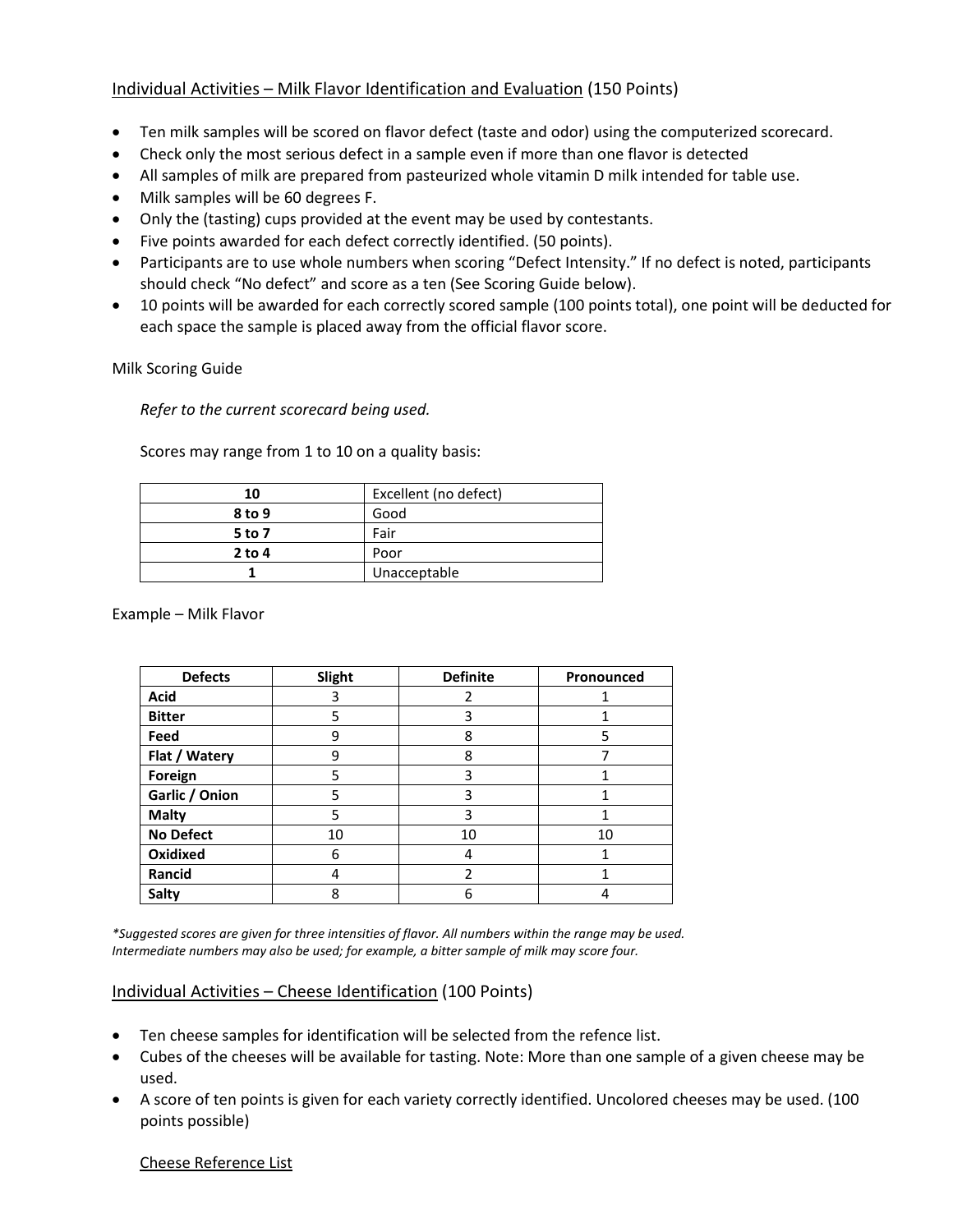Blue / Bleu Brie Cheddar Mild Cheddar Sharp Cream

Gouda / Edam Monterey Jack Mozzarella Muenster Parmesan

Processed America Provolone Queso Fresco Swiss

## Individual Activities – Product Identification – Dairy vs Non-Dairy (100 Points)

- A total of 10 samples consisting of dairy and non-dairy products will be identified and assigned a milk-fat content score.
- A score of six points is given for each correct product identified.
- A score of four points is given for each correct fat content identified.
- The following products may be included among the samples:
- Dairy Products: nonfat (skim) milk (.05%), lowfat milk (1.0%), reduced fat milk (2%), milk (3.25%), half and half (10.5%), butter (80%), sour cream (18%), flavored milk (0.05%–3.25%) light whipped cream (30%), heavy cream (36%).
- Non-Dairy Products: margarine, non-dairy creamer, non-dairy sour cream, non-dairy milk, nondairy flavored beverage and non-dairy whipped topping. All of these are to be categorized as non-dairy fat.

## Individual Activities – Written Exam (100 Points)

- Contestants shall complete a 25 question multiple choice exam based on a 200 question test bank.
- Test bank exam questions and answer key are available for download via the California FFA Association and/or CATA Curricular Code website.
- California FFA Milk Quality and Dairy Foods CDE Test Bank will be created and approved by the "Top 5" California Milk Quality and Dairy Foods team coaches every five years between June  $1<sup>st</sup>$  and December  $31<sup>st</sup>$ of the fifth calendar year cycle for use beginning January  $1<sup>st</sup>$  of the new five-year cycle. Yearly cycles are 2020-2024, 2O25-2029, and 2030-2035.
- Test bank generated questions will utilize resources that include past/recent National FFA Organization's Milk Quality and Dairy Foods exam questions, other state current Milk Quality and Dairy Foods test banks.
- Four points awarded for each question answered correctly

# **V. Scoring**

| <b>Activity</b>                           | Points/Sample                           | <b>Samples</b> | <b>Individual</b>            | Team          |
|-------------------------------------------|-----------------------------------------|----------------|------------------------------|---------------|
|                                           |                                         |                | <b>Points</b>                | <b>Points</b> |
| Milk Flavor Identification and Evaluation | 5 pts for flavor defect / 10            | 10             |                              |               |
|                                           | points for intensity range              | samples        | 150                          | 600           |
| Cheese Identification                     | 10 pts/sample                           | 10             |                              |               |
|                                           |                                         | samples        | 100                          | 400           |
| Dairy vs Non-Dairy Identification / Fat % | 6 pts for product                       | 10             |                              |               |
|                                           | identification / 4 pts for fat %        | samples        | 100                          | 400           |
| <b>Written Exam</b>                       | 4 pts / question                        | 25             |                              |               |
|                                           |                                         | questions      | 100                          | 400           |
|                                           | <b>Total Possible Individual Points</b> |                | 450                          | 1800          |
|                                           |                                         |                | <b>Team Activity</b>         | 390           |
|                                           |                                         |                | <b>Total Points Per Team</b> | 2190          |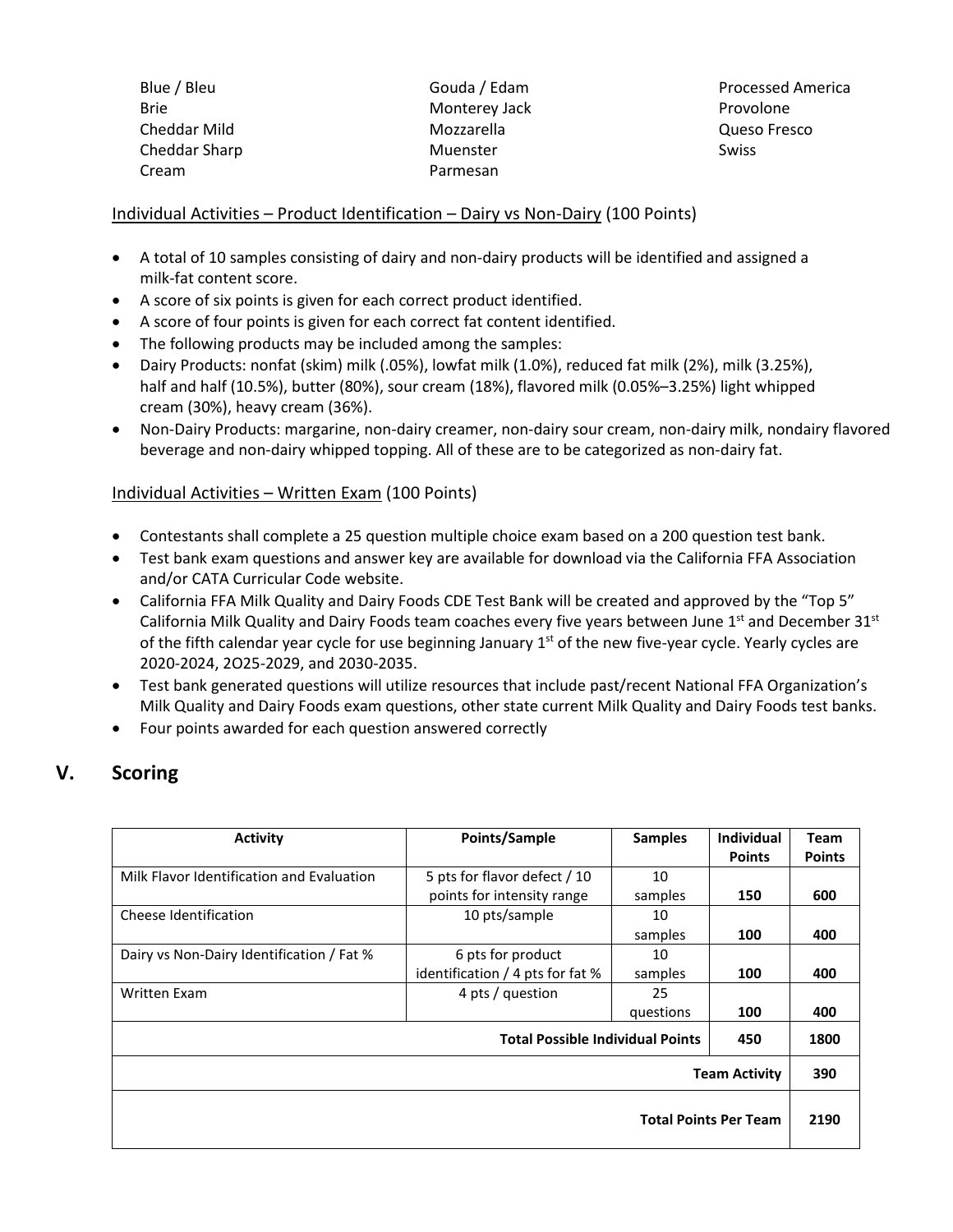# **VI. Tiebreakers**

If ties occur, the following events, in this order, will be used to determine award recipients:

Team

- 1. Team activity
- 2. Milk identification total score of all team members
- 3. Cheese identification score for all team members
- 4. Dairy vs Non-Dairy score for all team members
- 5. Written exam score for all team members

Individual

- 1. Milk identification score
- 2. Cheese identification score
- 3. Dairy vs Non-Dairy score
- 4. Written exam score

# **VI. Awards**

The winning team of this contest with the highest score will be eligible to represent the state at the National FFA CDE. If the winning team is unable to participate in the national finals, the second place team may represent California.

# **VII. References**

This list of references is not intended to be all-inclusive. Other sources may be utilized, and teachers are encouraged to make use of the very best instructional materials available. The following list contains references that may prove helpful during event preparation.

- National FFA National Career Development Event Questions and Answers, FFA.org, Event Resources, Past exams and practicums
- Dairy Foods: Producing the Best, Dr. Robert Marshall; Instructional Materials Laboratory, https://ffa.box.com/Dairy Foods booklet
- The Dairy Practices Council: Guidelines, www.dairypc.org #21 – Raw Milk Quality Tests #24 – Troubleshooting High Bacteria Counts of Raw Milk #38 – Preventing Off-Flavors in Milk #71 - Prevention of and Testing for Added Water in Milk #98 – Milking Procedures for Dairy Cattle

• Pasteurized Milk Ordinance, https://www.fda.gov/media/114169/download Section 1. Definitions Section 6. The Examination Of Milk and/or Milk Products Section 7. Standards for Grade "A" Milk and/or Milk Products Item 15p. Protection from Contamination Appendix E. Examples of 3-Out-Of-5 Compliance Enforcement Procedures Appendix G. Chemical and Bacteriological Tests Appendix K. HACCP Program Appendix N. Drug Residue Testing and Farm Surveillance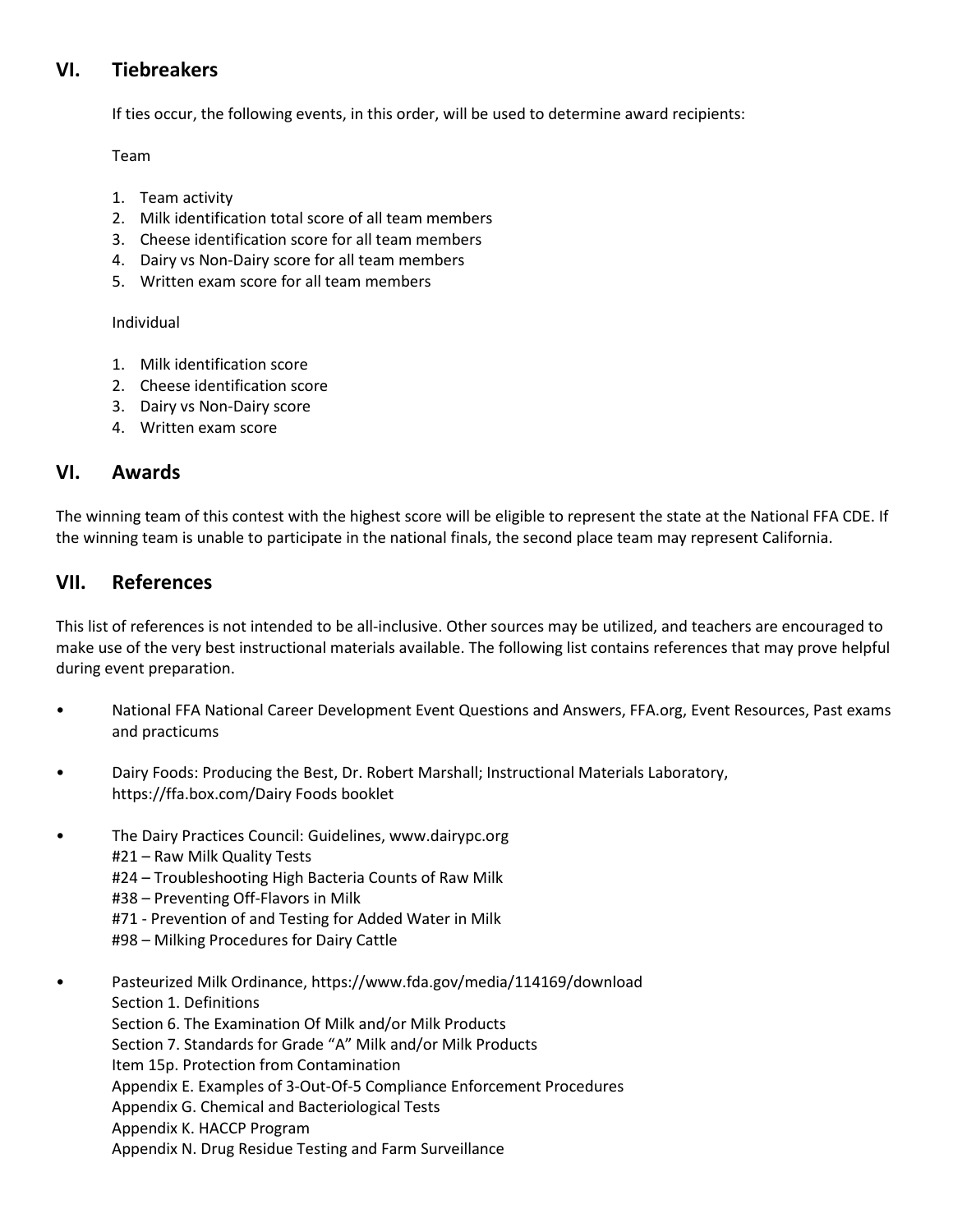• NOTE: In the document, items followed by a "P" referred to the Pasteurized side while items followed by an "R" refer to the Raw side.

- Code of Federal Regulations Title 21, Part 133 Cheeses and Related Cheese Products, <http://www.accessdata.fda.gov/scripts/cdrh/cfdocs/cfcfr/CFRSearch.cfm?CFRPart=133>
- Code of Federal Regulations Title 21, Part 131 Milk and Cream, <http://www.accessdata.fda.gov/scripts/cdrh/cfdocs/cfcfr/CFRSearch.cfm?CFRPart=131>
- Swab Procurement: Hygiena PRO-Clean Rapid Protein Residue Test. 25 of the swabs come in a sealed aluminum foil envelope. [https://www.hygiena.com/food-and-beverage-sales/united-states.html.](https://www.hygiena.com/food-and-beverage-sales/united-states.html) Web site that a teacher can resource to obtain the sanitation swabs (Hygiena PRO-Clean Rapid Protein Residue Test), obtain a product brochure, and watch a video demonstration on use of the swabs. Updated for 2019. [https://www.hygiena.com/proclean-food-and-beverage.html.](https://www.hygiena.com/pro%20clean-food-and-beverage.html) Another possibility is to contact a local dairy processing plant laboratory and ask the lab tech if they would either have some available or be able to order them for the school
- California FFA Milk Quality and Dairy Foods CDE Test Bank

## **VII. Resources**

• General (Acceptable) Milk Parameters

| <b>Bacteria Counts</b>    | <100,000/mL                                                              |
|---------------------------|--------------------------------------------------------------------------|
| Somatic Cell Count        | <750,000/mL                                                              |
| <b>PIC Count</b>          | <50,000-100,000/mL<br>(industry goal is less than $3 - 4$ times the SPC) |
| Temperature               | $0^{\circ}$ C - 7.0 $^{\circ}$ C<br>$32^{\circ}$ F - 45 $^{\circ}$ F.    |
| <b>Antibiotics</b>        | Negative (-)                                                             |
| <b>Freezing Point</b>     | $-0.530^{\circ}$ C and $-0.566^{\circ}$ C                                |
| <b>Titratable Acidity</b> | 0.13% to 0.17% (up to 0.20% acceptable)                                  |
| <b>Sanitation Swab</b>    | Clean / Pass                                                             |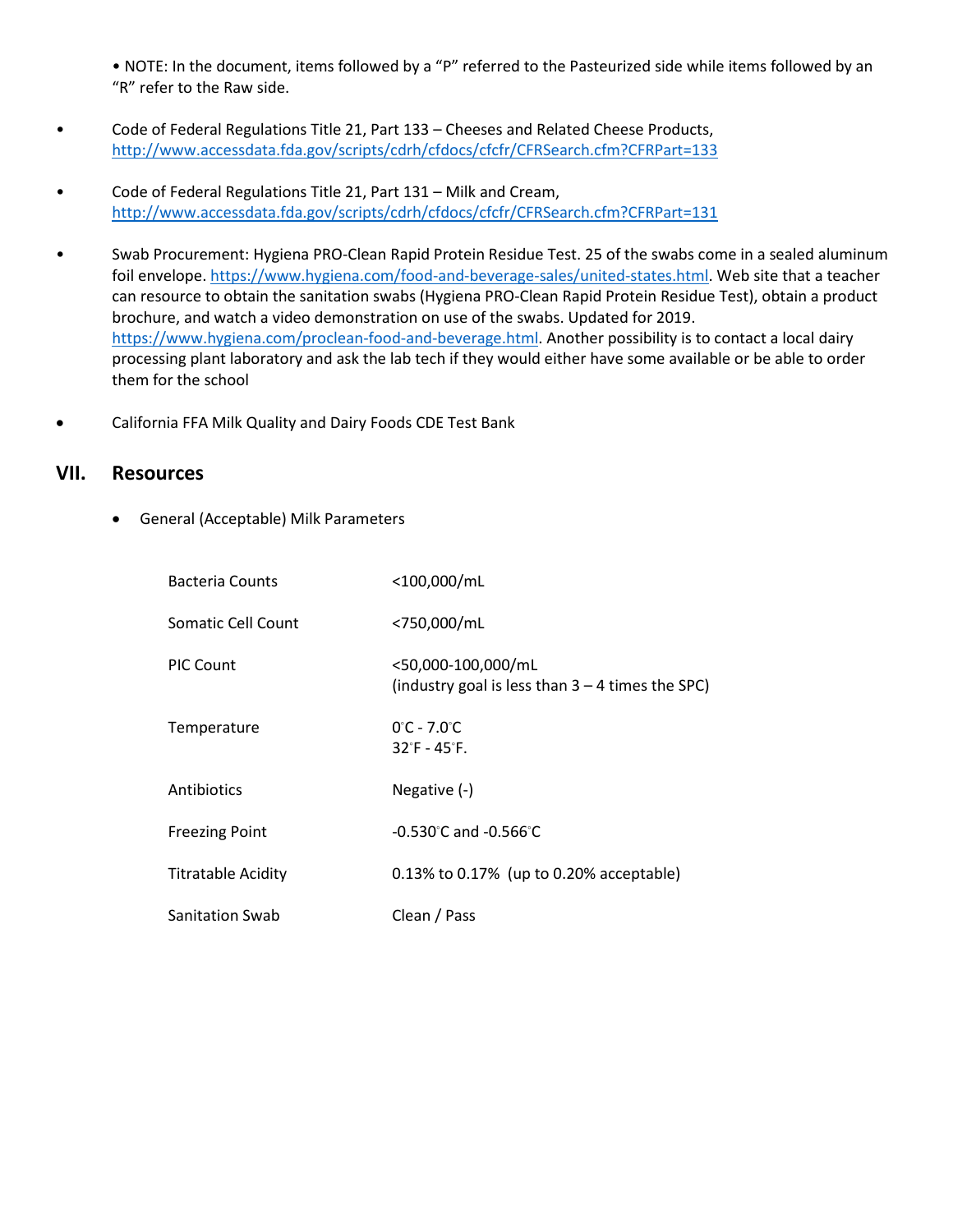| <b>Indicators</b>                               | Very Strong Evidence 15 - 11<br>points                                                                                               | <b>Moderate Evidence Present</b><br>$10 - 6$ points                                                                                           | <b>Strong Evidence Not Present</b><br>$5 - 0$ points                                                                               | <b>Points</b><br>Earned | <b>Scoring</b><br>Weight | <b>Total Score</b> |
|-------------------------------------------------|--------------------------------------------------------------------------------------------------------------------------------------|-----------------------------------------------------------------------------------------------------------------------------------------------|------------------------------------------------------------------------------------------------------------------------------------|-------------------------|--------------------------|--------------------|
| <b>Bacteria Count</b>                           | Team clearly identified the test and the<br>results outside of the standards and<br>explained the consequences of the<br>violations. | Team was marginal in identifying<br>the test and results outside of the<br>standards and/or explaining the<br>consequences of the violations. | Team did not identify the test<br>and/or results outside of the<br>standards and/or explain the<br>consequences of the violations. |                         | X <sub>3</sub>           |                    |
| Preliminary<br><b>Incubation Count</b><br>(PIC) | Team clearly identified the test results<br>outside of the standards and explained<br>correlation with bacteria count.               | Team was marginal in identifying<br>the test results outside of the<br>standards and explained correlation<br>with bacteria count.            | Team did not identify the test<br>results outside of the standards<br>and explained correlation with<br>bacteria count.            |                         | X <sub>1</sub>           |                    |
| Somatic Cell Count                              | Team clearly identified the test and the<br>results outside of the standards and<br>explained the consequences of the<br>violations. | Team was marginal in identifying<br>the test and results outside of the<br>standards and/or explaining the<br>consequences of the violations. | Team did not identify the test<br>and/or results outside of the<br>standards and/or explain the<br>consequences of the violations. |                         | X <sub>3</sub>           |                    |
| Temperature (°F)                                | Team clearly identified the test and the<br>results outside of the standards and<br>explained the consequences of the<br>violations. | Team was marginal in identifying<br>the test and results outside of the<br>standards and/or explaining the<br>consequences of the violations. | Team did not identify the test<br>and/or results outside of the<br>standards and/or explain the<br>consequences of the violations. |                         | X <sub>3</sub>           |                    |
| Antibiotic Test                                 | Team clearly identified the test and the<br>results outside of the standards and<br>explained the consequences of the<br>violations. | Team was marginal in identifying<br>the test and results outside of the<br>standards and/or explaining the<br>consequences of the violations. | Team did not identify the test<br>and/or results outside of the<br>standards and/or explain the<br>consequences of the violations. |                         | X <sub>3</sub>           |                    |
| Freezing Point (°C)                             | Team clearly identified the test and the<br>results outside of the standards and<br>explained the consequences of the<br>violations. | Team was marginal in identifying<br>the test and results outside of the<br>standards and/or explaining the<br>consequences of the violations. | Team did not identify the test<br>and/or results outside of the<br>standards and/or explain the<br>consequences of the violations. |                         | X <sub>3</sub>           |                    |
| Titratable Acidity (%)                          | Team clearly identified the test and the<br>results outside of the standards and<br>explained the consequences of the<br>violations. | Team was marginal in identifying<br>the test and results outside of the<br>standards and/or explaining the<br>consequences of the violations  | Team did not identify the test<br>and/or results outside of the<br>standards and/or explain the<br>consequences of the violations. |                         | X3                       |                    |
| Sanitation Swab                                 | Team clearly identified the test and<br>results outside of the standards and<br>explained purpose of test.                           | Team was marginal in ID of the test<br>results outside of the standards and<br>explained purpose of test.                                     | Team did not identify the test<br>results outside of the standards<br>and explained purpose of test.                               |                         | X <sub>1</sub>           |                    |
| Organization /<br>Speaking                      | Presentation was well-thought,<br>organized, easy to follow, and<br>articulately spoken.                                             | Presentation was marginally well-<br>thought, organized, easy to follow,<br>and articulately spoken.                                          | Presentation was not well-<br>thought, organized, easy to follow,<br>and articulately spoken.                                      |                         | <b>X2</b>                |                    |
| Posture, Gestures,<br>and Eye Contact           | Confident posture. Hand motions<br>natural/expressive. Strong eye-contact.                                                           | Confident posture, mannerisms,<br>eye, contact, and body language<br>most of the time.                                                        | Lacked positive body language.<br>Hand motions distracting.<br>Occasionally looked elsewhere.                                      |                         | <b>X2</b>                |                    |
| Time / All Members<br>Participated              | All members took an active role in the<br>presentation. Presentation was 5<br>minutes or less.                                       | Three team members took and<br>active role in the presentation.<br>Presentation was over 5 minutes.                                           | Two or less team members took<br>an active role in the presentation.<br>Presentation was over 5 minutes.                           |                         | X <sub>2</sub>           |                    |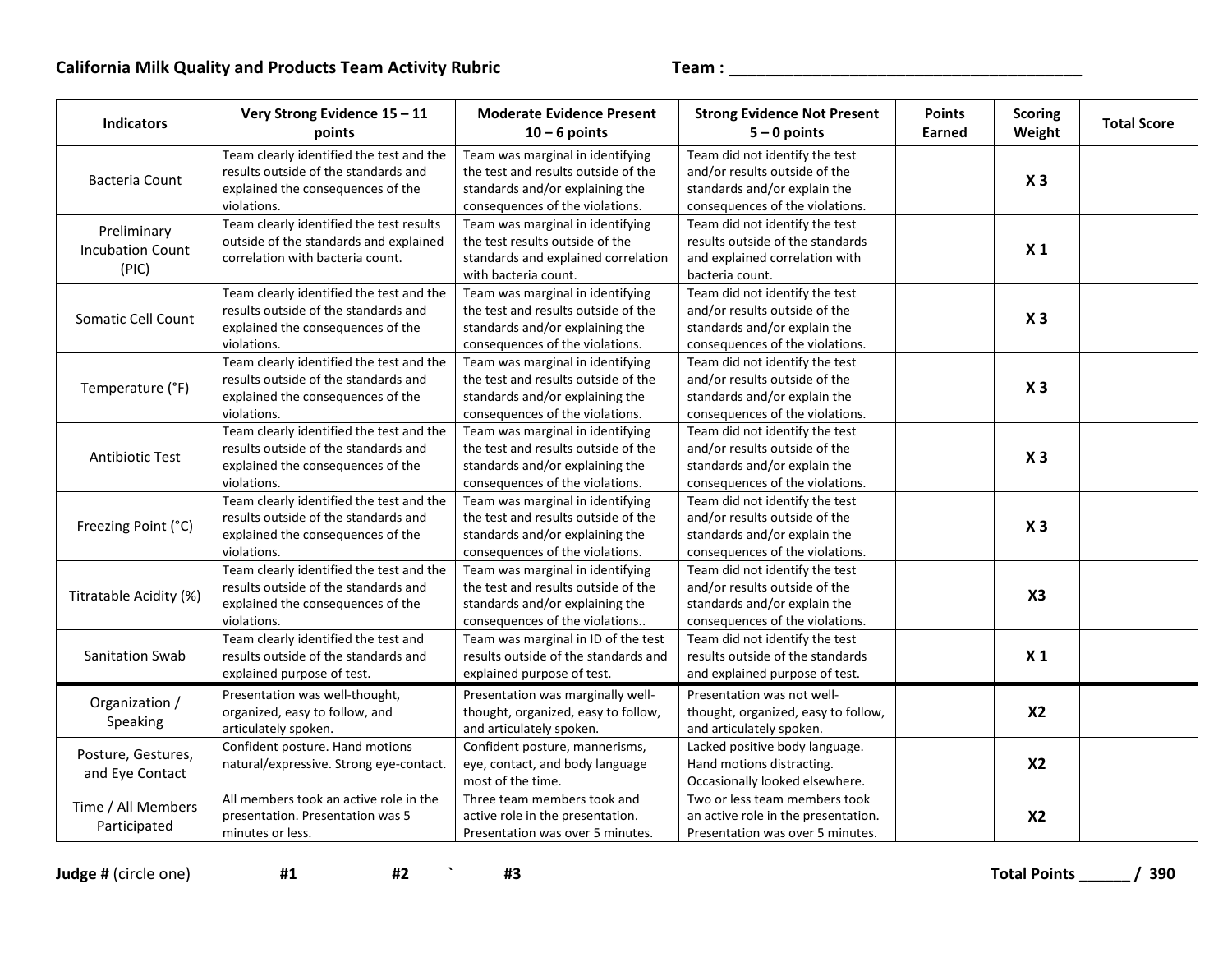• Sample Team Activity Data Sheet

# **Sample Milk Quality and Products Team Activity – Data**

| <b>Test</b>                                    | Month 1   | Month 2  | Month 3   | Month 4  | Month 5  |
|------------------------------------------------|-----------|----------|-----------|----------|----------|
| Bacteria Count x 10 <sup>3</sup>               | 50        | 40       | 120       | 325      | 95       |
| Preliminary Incubation Count x 10 <sup>4</sup> | 5         | 5        | 10        | 70       | 9        |
| Somatic Cell Count x 103                       | 100       | 100      | 600       | 740      | 800      |
| Temperature (°F)                               | 38        | 40       | 40        | 50       | 38       |
| Antibiotic Test (+/-)                          | $\ddot{}$ |          |           |          |          |
| Freezing Point (°C)                            | $-0.530$  | $-0.516$ | $-0.5240$ | $-0.530$ | $-0.538$ |
| Titratible Acidity (%)                         | 0.15      | 0.16     | 0.17      | 0.40     | 0.21     |
| Sanitation Swab                                | Pass      | Pass     | Pass      | Fail     | Pass     |

Test Results for Dairy Farm #442255

**BOLD** are violations (exceeds parameters) – Violations will NOT be bolded for contest

Contestants will be given similar data chart without the violation numbers/data being in "bold".

Teams will need to research/identify consequences for violations for presentation (see References).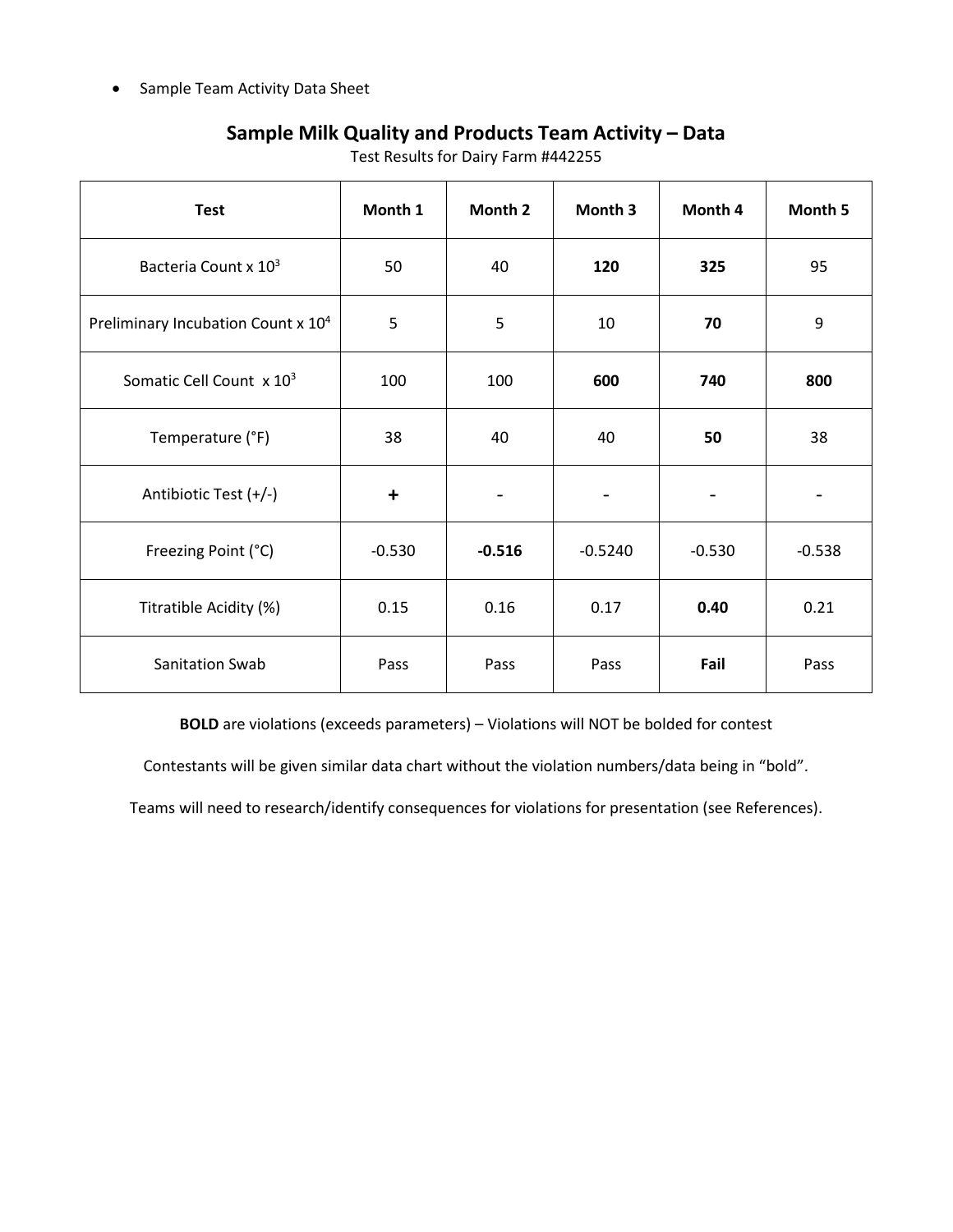• Sample Team Activity Start/Presentation Time Sheet

| <b>Team</b> | <b>Data Review Start Time</b> | <b>Presentation Time</b> |
|-------------|-------------------------------|--------------------------|
| Team 1      | 10:30 am                      | $10:45$ am               |
| Team 2      | $10:40$ am                    | 10:55am                  |
| Team 3      | 10:50 am                      | $11:05$ am               |
| Team 4      | $11:00$ am                    | $11:15$ am               |
| Team 5      | $11:10$ am                    | $11:25$ am               |
| Team 6      | $11:20$ am                    | $11:35$ am               |
| Team 7      | $11:30$ am                    | $11:45$ am               |
| Team 8      | $11:40$ am                    | 11:55am                  |
| Team 9      | $11:50$ am                    | 12:05 pm                 |
| Team 10     | 12:00 am                      | 12:15pm                  |
| Team 11     | $12:10$ am                    | 12:25 pm                 |
| Team 12     | $12:20$ am                    | 12:35 pm                 |
| Team 13     | $12:30$ am                    | 12:45 pm                 |
| Team 14     | 12:40 am                      | 12:55 pm                 |
| Team 15     | $12:50$ am                    | $1:05$ pm                |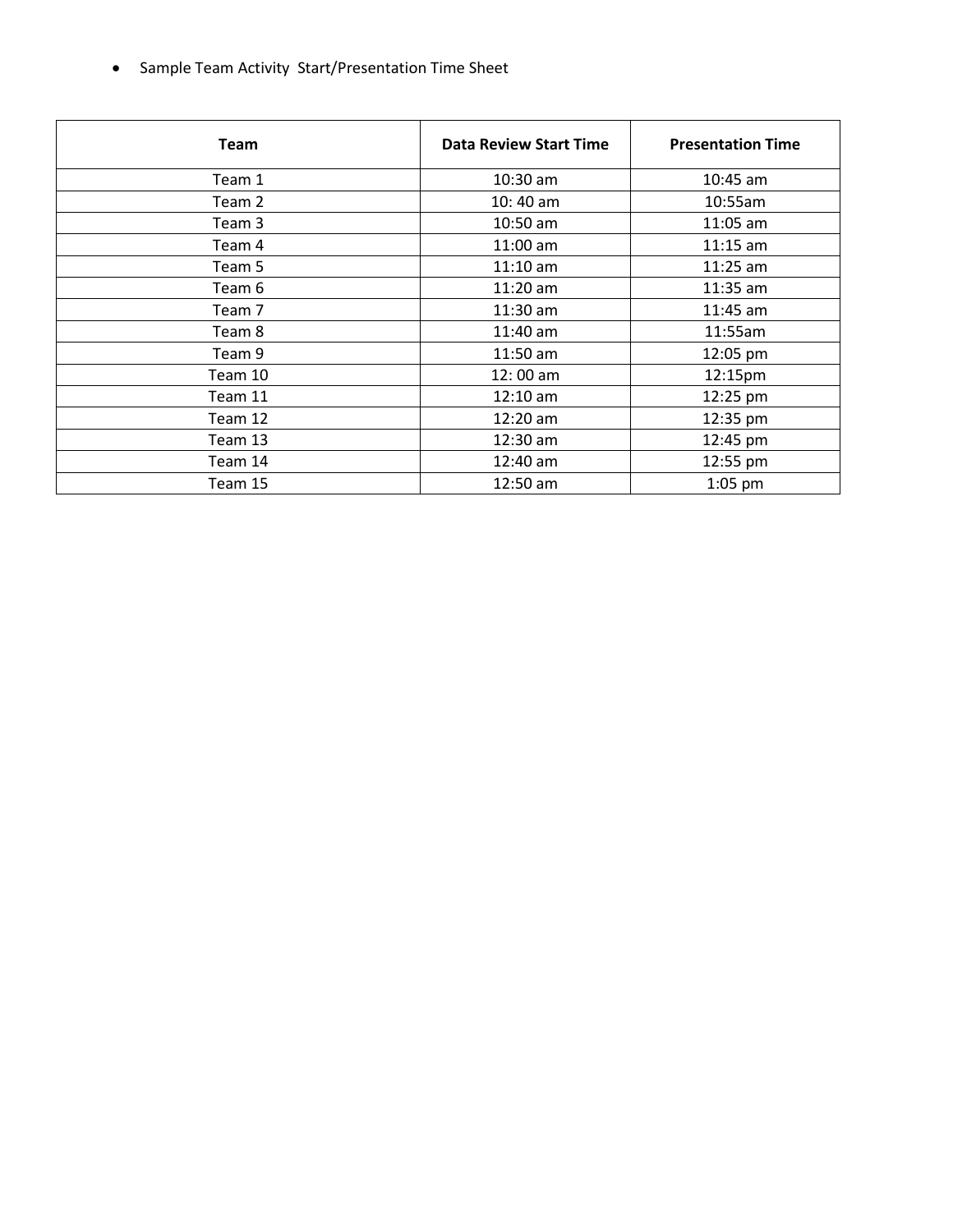## **Revised 6/2018**

## **Purpose and Standards**

To enhance learning activities related to milk quality, federal milk marketing, attributes of milk products and substitutes for them.

The focus of this Career Development Event is on achievement of high quality raw milk, federal milk marketing orders and attributes of selected products of milk.

There are four general areas or functions in the network of persons who make possible the enjoyment of high quality dairy foods by consumers.

These are:

- 1. Milk production.
- 2. Milk quality and safety.
- 3. Milk processing or manufacturing.
- 4. Marketing of either raw milk or finished products.

The production of high quality raw milk requires the following:

- Clean and healthy cows.
- Equipment that is constructed appropriately from approved materials.
- Proper installation and operation of the equipment.
- Rapid cooling of the milk to not more than  $41^{\circ}F(3^{\circ}C)$ .
- Delivery of the milk to the processor within 48 hours.
- Prevention of contamination of the milk with added water, antibiotics, pesticides, cleaning and sanitizing chemicals, medicinal agents and any other foreign matter.

Fresh raw milk should possess a sweet bland flavor, be free of flavors from the feeds the cows eat and be low in numbers of somatic cells and bacteria. Mixed milk from several cows (herd milk) is expected to contain at least 3.5% milk fat, 3.1% protein and 4.8% lactose, the main characterizing constituents. It is the most important source of calcium in the diet of the average American, supplying approximately 75% of the dietary calcium.

Young persons considering a career related to the subject matter in this CDE may wish to consider that persons of the following groups contribute to the successful production of high quality milk and milk products:

- **Dairy farmers**: own, manage and milk the cows and prepare milk for dealers.
- **Field representatives** of the buying and/ or selling organizations: provide advice to producers and promote milk quality for buyers.
- **Milk sanitarians**: enforce public health regulations.
- **Food technologists**: apply chemical, physical, microbiological and sensory tests to determine the quality and safety of milk and milk products.
- **Manufacturers and dealers** of dairy equipment: supply equipment and service it.
- **Suppliers of chemicals** used in cleaning and sanitizing: provide chemicals and advice on their proper use.
- **Veterinarians**: treat diseased animals and advise producers on disease prevention.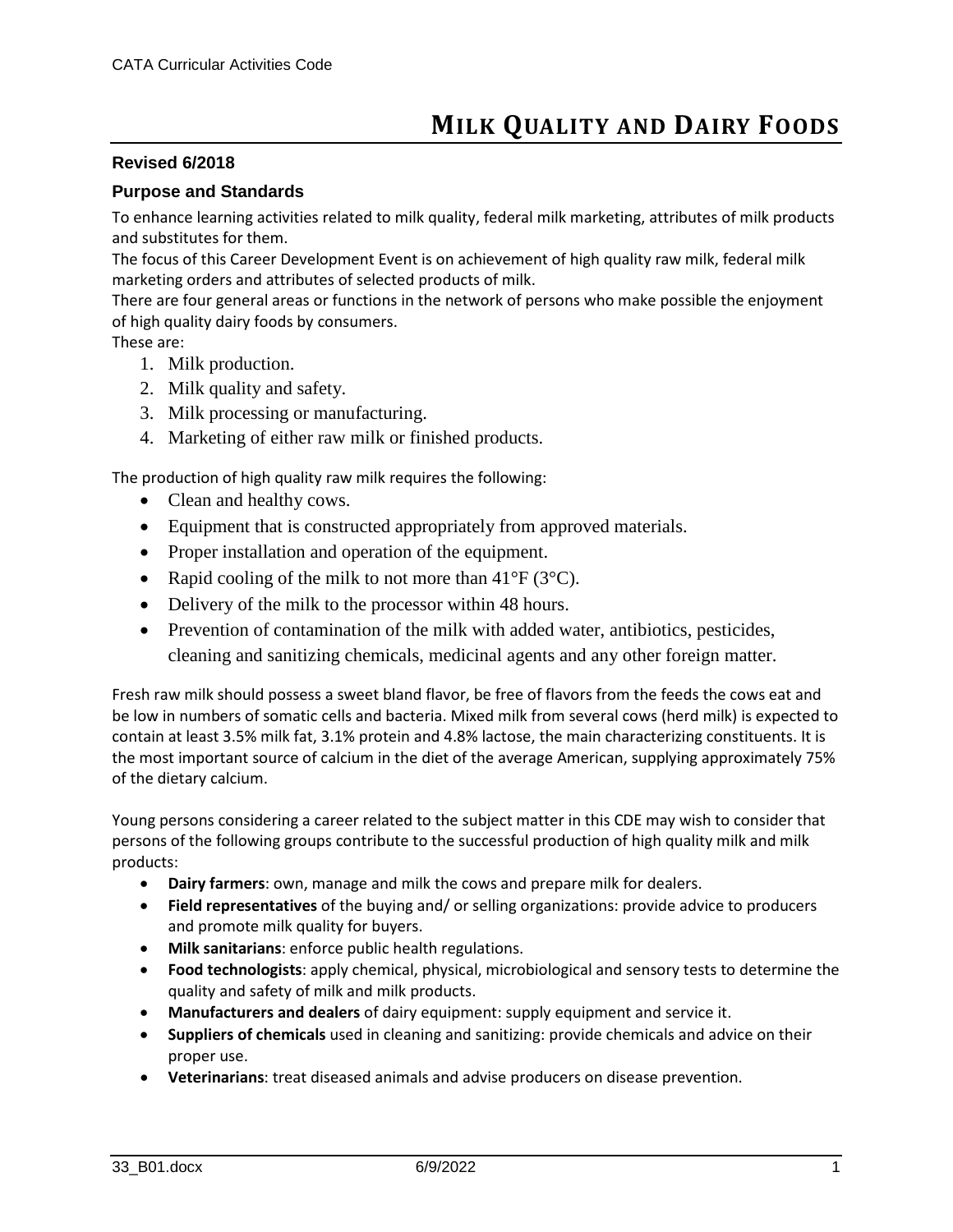- **Officials and technicians** of the USDA Federal Milk Marketing Orders: sample, test and account for milk marketed under Federal orders; apply regulations to marketing of raw milk.
- **U. S. Food and Drug Administration**: manages the regulation of grade A milk.
- **U. S. Department of Agriculture**: manages the regulation of manufacturing grade milk; provides grading services to manufacturers of butter, cheese and nonfat dry milk.
- **State departments of agriculture and/or public health:** manage the public health regulations applied to milk at the state level.
- **State Dairy Extension Agents**: provide advice to dairymen regarding production and sale of milk.

Foundation Standards: Technology – 4.1, 4.2, 4.5, 4.6. Problem Solving and Critical Thinking – 5.1, 5.3. Health and Safety – 6.1, 6.2, 6.4. Responsibility and Flexibility – 7.1, 7.2, 7.3, 7.4, 7.5, 7.6. Ethics and Legal Responsibilities – 8.3, 8.4. Leadership and teamwork – 9.1, 9.2, 9.3, 9.4, 9.5, 9.6. Technical Knowledge and Skills – 10.1.

Agricultural Standards: Agricultural Business Pathway A2.1, A5.2, A5.3, A6.1. Agriscience Pathway C1.0, C4.0, C6.0, C8.0. Animal Science Pathway D2.0, D3.0, D6.0, D10.0, D12.0

## **Contestants**

Teams consist of four members, with all four individual scores counting as the team score. All team members are eligible for individual awards. Teams with less than four individuals are considered individual alternates.

#### **Classes**

| Class                        | Individual Points* | Team Points* |
|------------------------------|--------------------|--------------|
| Milk A                       | 60                 | 240          |
| Milk B                       | 60                 | 240          |
| Milk C                       | 60                 | 240          |
| Milk D                       | 60                 | 240          |
| Cheese ID                    | 20                 | 80           |
| Dairy vs Non-Dairy           | 40                 | 160          |
| Written Test**               | 25                 | 100          |
| <b>Total Points Possible</b> | 325                | 1,300        |

\*High score is the winner. \*\*Points are subtracted for incorrect answers.

## **Sub Contest Awards**

Team and individual awards will be given for the following areas: Milk (4 classes), Cheese, Dairy vs Non-Dairy, and the written test.

## **Tie Breaker**

In the event of a tie between individuals or teams, the ties shall be broken in favor of the contestant or team having the highest TOTAL combined milk scores from ALL classes (A, B, C, and D), and then, if necessary, on the other samples in the order in which they appear on the score cards. 325 points are possible per contestant.

#### **Rules**

I. Contestants will be allowed 20 minutes per class (round). If all contestants have finished the round being judged, the Contest Chair may end the judging of the round early and commence the next 20-minute round.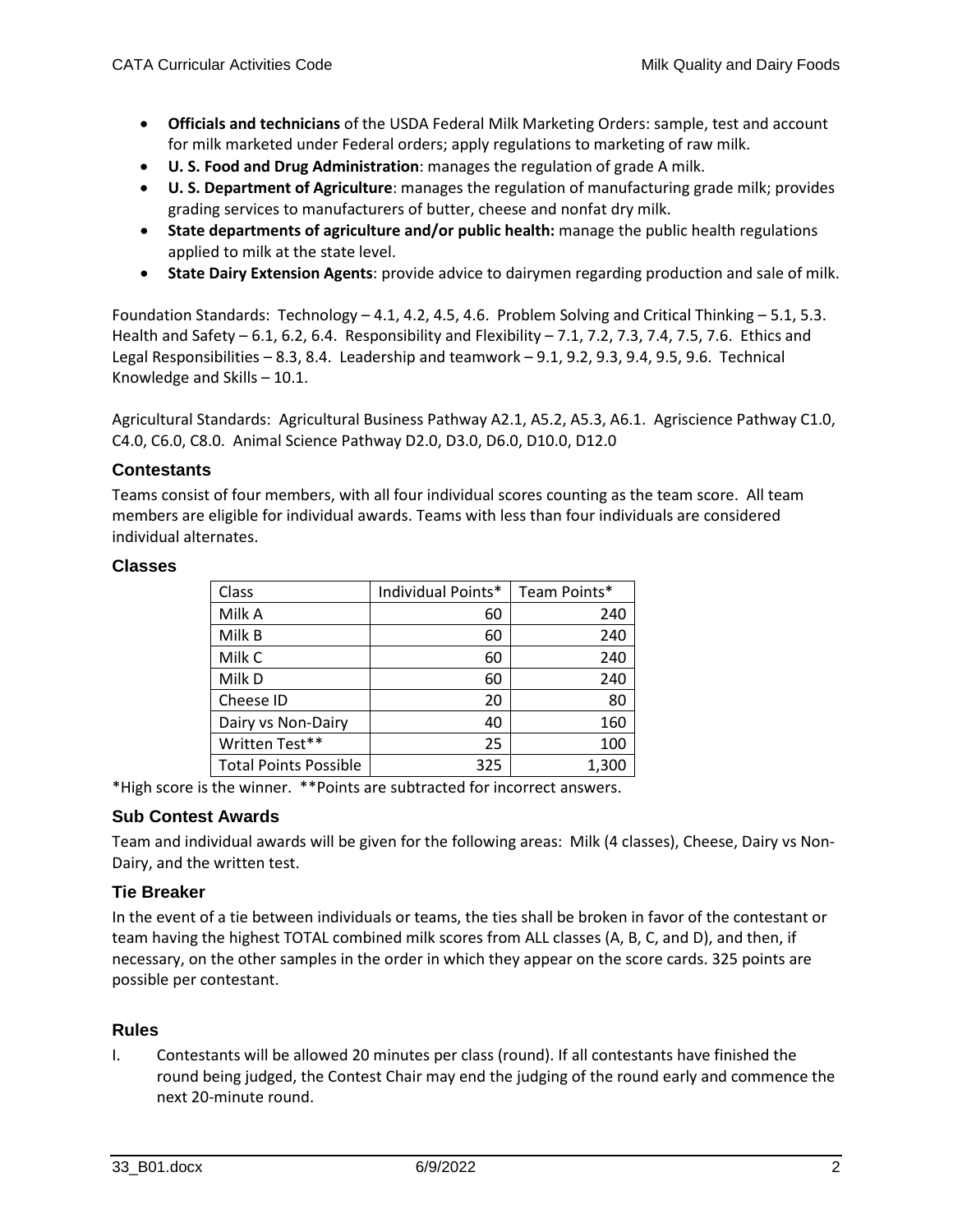- II. Contest will include:
	- A. Four (4) classes consisting of five (5) milk samples each to be scored on flavor (taste and odor).
	- B. One (1) class of ten (10) cheese samples to be identified.
	- C. One (1) class of non-dairy product identification, ten (10) samples to be identified.
	- D. One (1) written test consisting of 25 multiple-choice questions.
- III. Milk samples will be scored using Form 1. All samples of milk are prepared from pasteurized or raw milk intended for table use and will score 1 to 10 (see Scoring Guide). Milk samples will be tempered to 60°F.
- IV. Each class will have a key. Each key will be one of the following defects only. Samples will not be scored higher than the key(s) utilized in the contest (key does not have to be in the class). The keys are as follows:
	- A. Feed 9 or 8
	- B. No Defect 10
- V. Cheese samples for identification will be selected from those listed below and on the score sheet Form 2. Cubes of the cheese will be available for testing. Duplicates may be used. Must be the same brand.
	- A. Blue
	- B. Brie/Camembert
	- C. Cheddar (mild)
	- D. Cheddar (sharp)
	- E. Cotija (Mexican)
	- F. Cream/Neufchatel
	- G. Edam/Gouda
	- H. Monterey (Jack)
	- I. Mozzarella/Pizza
	- J. Munster
	- K. Processed American
	- L. Provolone
	- M. Swiss
- VI. A total of 10 samples consisting of dairy and non-dairy products will be identified and assigned a milkfat content score. The following products may be included among the samples:
	- A. Dairy Products
		- 1. Nonfat (skim) milk (.05%)
		- 2. Lowfat milk (1.0%)
		- 3. Reduced fat milk (2.0%)
		- 4. Milk (3.25%)
		- 5. Half and half (10.5%)
		- 6. Butter (80%)
		- 7. Sour cream (18%)
		- 8. Flavored milk (.05% 3.25%)
		- 9. Light whipped cream (30%)
		- 10. Heavy cream (36%)
	- B. Non-Dairy Products (All of these are to be categorized as non-dairy fat)
		- 1. Margarine
		- 2. Non-dairy creamer
		- 3. Non-dairy sour cream
		- 4. Non-dairy milk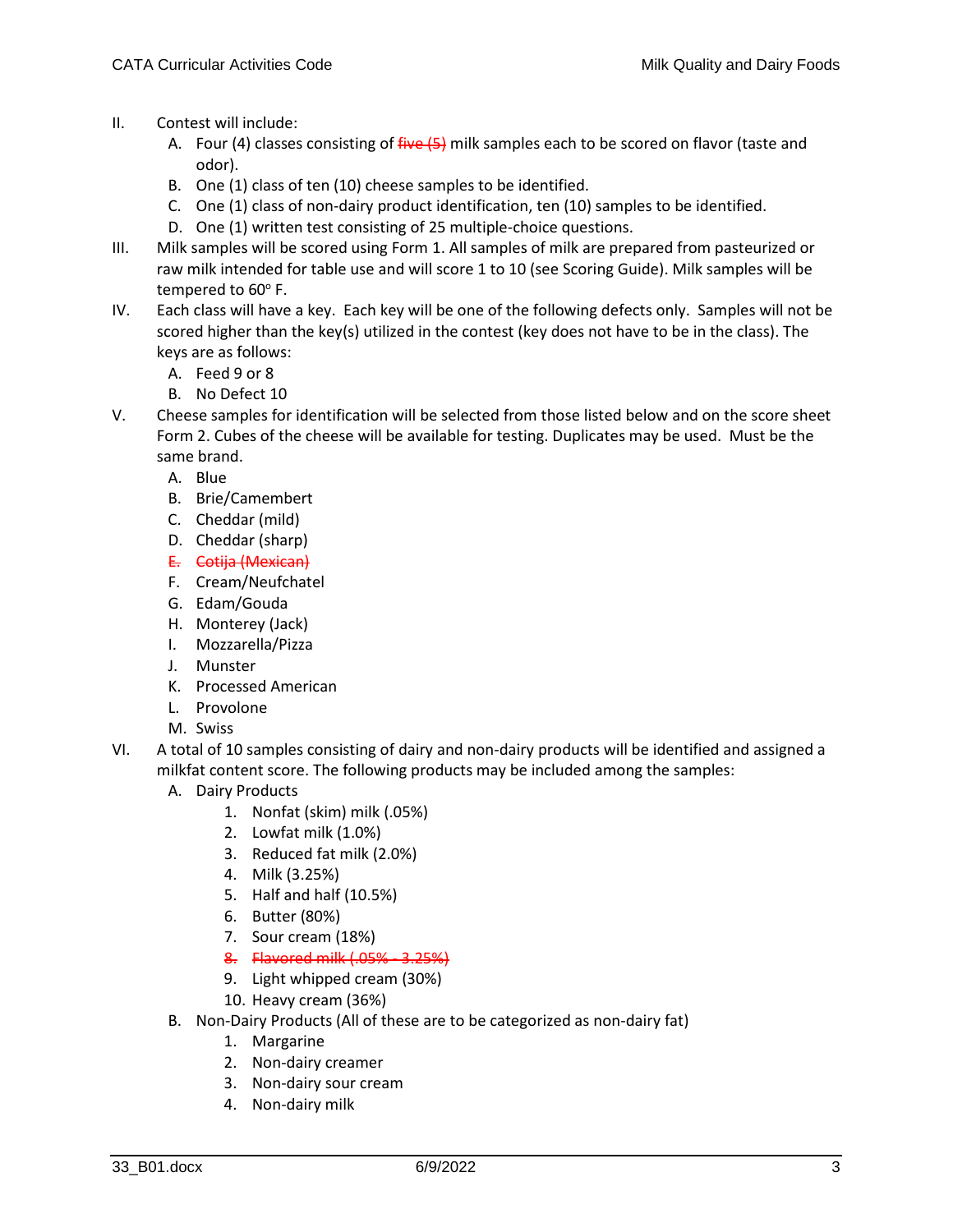- 5. Non-dairy flavored beverage
- 6. Non-dairy whipped topping
- VII. Contestants are to use whole numbers when scoring "Flavor" of milk. Check only the most serious defect in a sample even if more than one flavor is detected. If no defect is noted check "No defect". See scoring guide.
- VIII. Utensils for sampling will be provided cups, spoons, tooth picks, etc.
- IX. A contestant's score on a milk sample shall be the sum of the grades on "difference" and "defects" of the milk sample, minus a deduction of two points for every defect missed and an additional deduction will be made for the difference of the milk scores. The final milk score shall be the sum of the grades on all milk samples. The team score shall be the sum of the grades of its members. The contestant with the highest score shall be the winner and the team with the highest score shall be the winning team. Contestant standings in each product shall be obtained by arranging the score of all contestants in that product in order from the highest to the lowest. Team standings shall be obtained the same way.
- X. Contestants' scores on each milk sample on the score card will be given a grade expressed by the difference between his/her score and the official score. For example, if a contestant scores "flavor" 7 and the judges' score is 5, the contestant shall receive a grade difference of two points. Subtract two points for the wrong milk defect. If, however, a contestant recognized that the milk sample scores perfect but fails to indicate that score on the score card or write in any score outside the range of scores for the sample or indicates the score by a dash (-) he/she shall receive a grade difference equivalent to the maximum cut of 10 points. The contestant's grade difference, therefore, shall be 10 when he/she fails to write in the numerical score for that sample. This rule holds regardless of the official score. Each unscored milk sample will be assessed a score of twelve (12) points.
- XI. Milk Fat Content of Fresh Milk Products The following products may be included among the samples: nonfat (skim) milk, reduced fat milk (2%), milk (3.3%), half and half (10.5%), coffee cream (18%) and whipping cream (30%).
- XII. Prior to the start of the state qualifying finals, the top five coaches representing the previous year's state qualifying finals will assess/confirm the scoring of the four state qualifying milk classes. Final official scores will be determined by a majority consensus of the top five coaches represented, the CATA approved contest consultant, and the host facility contest chair.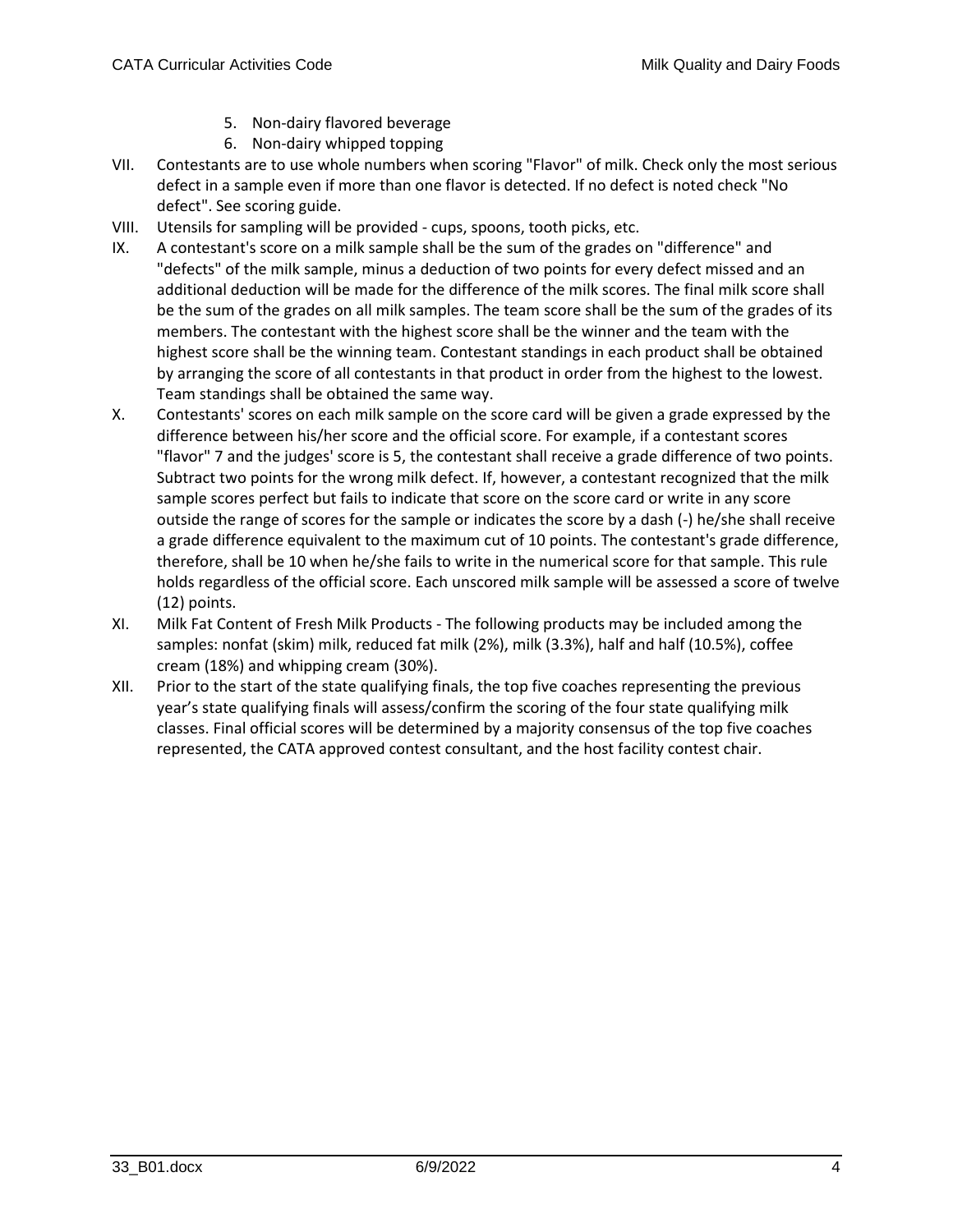# **Scoring Guide**

## MILK

Scores may range from 1 to 10. On a quality basis  $10 =$  excellent, 8 to 9 = good, 5 to 7 = fair, 2 to 4 = poor, and 1 = unacceptable.

| OFF FLAVOR        | <b>SCORES</b> |
|-------------------|---------------|
|                   | SDP           |
| Bitter            | 531           |
| Feed              | 985           |
| Flat/Watery       | 987           |
| Foreign           | 531           |
| Garlic/Onion      | 531           |
| High Acid         | 321           |
| Malty             | 531           |
| Metallic/Oxidized | 641           |
| Rancid            | 41-           |
| Salty             | 864           |
| Unclean           | 321           |
| No defect         | l0c           |

- 1. Suggested scores are given for three intensities of flavor: S slight, D definite, and P - pronounced. Intermediate numbers may also be used, for example, a bitter sample of milk may score 4.
- 2. Where a dash is entered a product with that intensity of off flavor would be unsalable.
- 3. Where a sample is identified as No defect, a score of 10 is entered.

## Written Test

The test will be multiple choice consisting of 25 questions to be worth 1 point each. (Subtract 1 point per question missed to each individual score). Questions will only come from the most current published IDFA Dairy Facts edition/publication.

200 Question Test Bank – Once the test bank is created it will be up to the committee to keep the test bank current with changing facts and updated by January 31, of each year. It will be the responsibility of the top five teams at the state contest, with the state winning team coach, as the chairperson to be in charge of the test bank. After the test bank is updated, it will be forwarded to the Asst. State FFA Advisor to be placed on the calaged.org website for the contest coordinator to then choose their 25 questions.

REFERENCE: IDFA, 1250 H Street, NW, Suite 900, Washington DC, 20005 – Main phone: (202) 737-4332, FAX (202) 331-7820, Website: [www.idfa.org.](http://www.idfa.org/)